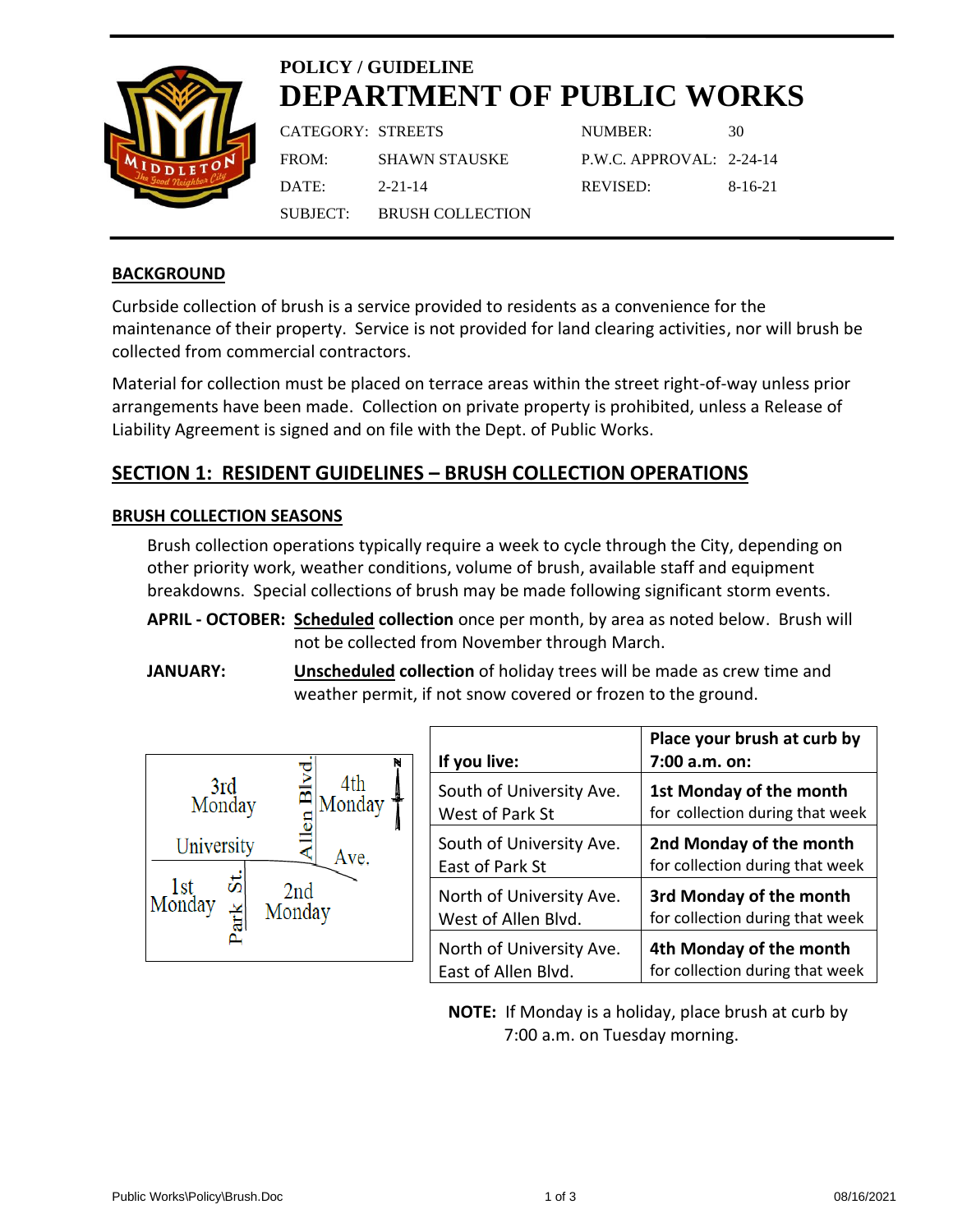## **BRUSH COLLECTION RULES**

- **LIMBS OR BRANCHES MUST NOT EXCEED 6" IN DIAMETER.**
- **PLACE BRUSH IN AN ORDERLY FASHION PARALLEL TO THE CURB.**
	- Place all cut ends pointing to the right as you face the street. This will allow the most efficient use of crew time in feeding brush into the chipper.
	- Avoid conflicts with trees, poles, mailboxes, hydrants, parked cars (if possible) and other obstructions.

#### • **SEPARATE BRUSH FROM OTHER MATERIALS.**

- Remove all metal, roots and dirt.
- Remove from holiday trees all tree stands, lights, tinsel, garland, ornaments and plastic bags.
- Keep brush segregated from garbage, refuse, yard waste and leaves.
- **THE FOLLOWING WILL NOT BE COLLECTED:**
	- **Example 3 Brush trimmed by contractors.** Contractors are responsible for removing material they cut.
	- **Brush mixed with leaves.** Brush and leaves are collected by different equipment at different times. It is inefficient for the crew to separate leaves from brush, and often results in leaves getting pulled into the street or brush getting lodged in the leaf vacuum tube.
	- **E** Holiday trees in plastic bags or buried in snow banks, or holiday wreaths. Wreaths should be discarded in the brown trash cart. The wire holding boughs together cannot be chipped or mulched. As an alternative, residents may take their wreaths apart, recycle the metal, and set out the wood twigs for yard waste collection in spring.
	- **Wood refuse from any building, remodeling, roofing, construction or landscaping project.**

#### **ALTERNATIVE TO CURBSIDE COLLECTION**

While it is the goal of the City to collect all brush placed curbside in fall, that may not be possible during years in which winter begins early. The principal option available to residents is:

• **Drop off at MRD compost site.** City residents may drop off grass clippings, leaves, plants, brush, branches, limbs (up to 6" in diameter), wood chips, sawdust, and holiday trees at the MRD compost site, 5211 CTH Q, seasonally from April 1 through November 30. Hours of operation for the [MRD compost facility](http://www.ci.middleton.wi.us/index.aspx?nid=358) are available on the City's web site.

# **COLLECTED CHIPPED BRUSH IS AVAILABLE TO CITY RESIDENTS FOR PERSONAL USE**

Residents may request delivery of chipped brush to use as mulch, ground cover, or for other landscaping needs. The City will deliver without charge chipped brush per the following guidelines:

- The resident agrees to take an entire truck load at a time, typically 8-10 cubic yards.
- Deliveries outside of the City will generally be limited to a five (5) mile radius of the City.
- Deliveries will be made at the convenience of the Street crew.
- The City will not re-collect material previously delivered.

Resident requests for delivery should be made to the Public Works Department (821-8370) or [dpw@ci.middleton.wi.us.](mailto:dpw@ci.middleton.wi.us) Include the resident's name, address and phone number, as well as a